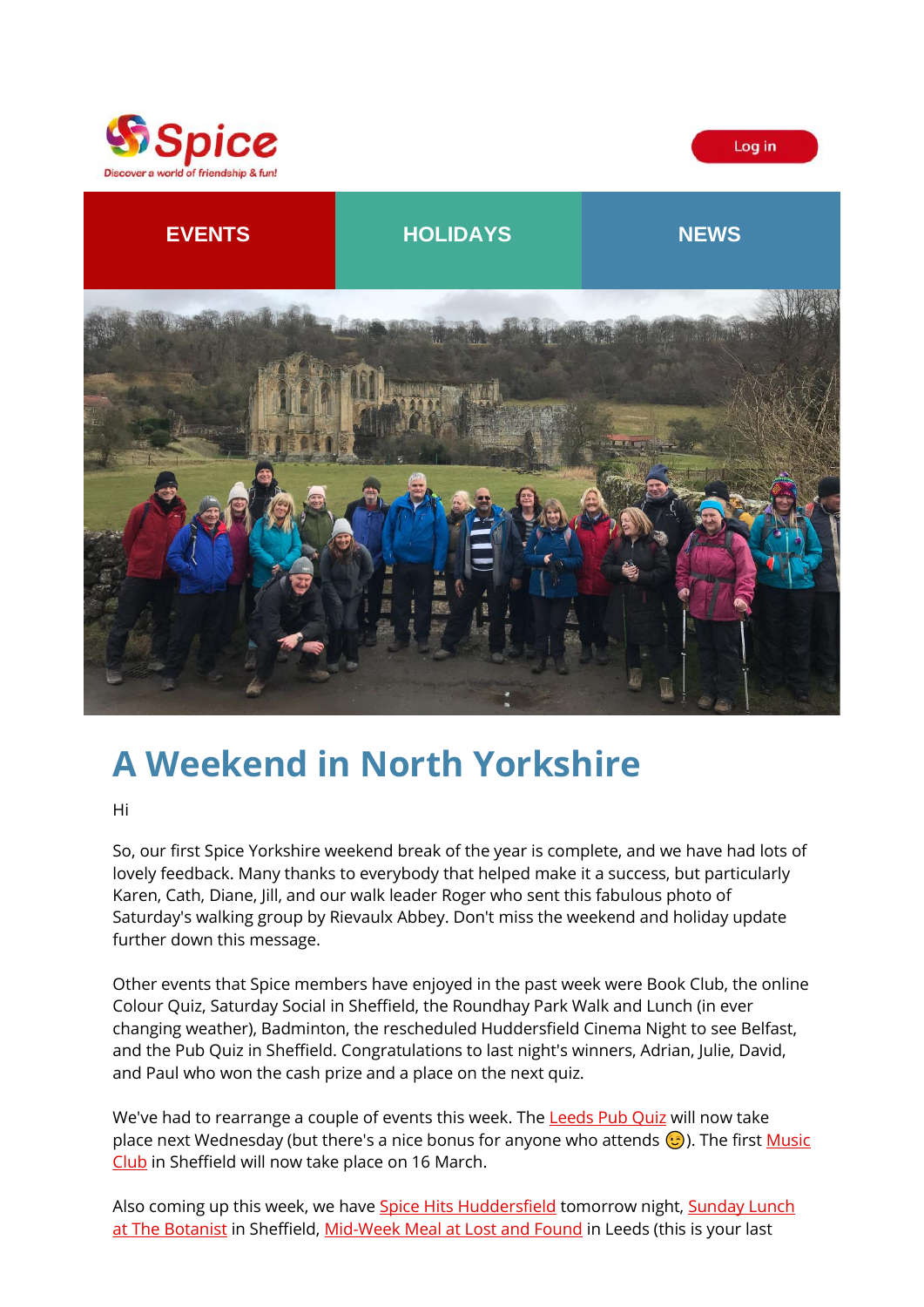chance to book this one before we finalise the order, and please be sure to go to the Leeds Club one on Albion Place), and [Badminton in Sheffield.](https://spiceuk.lt.acemlna.com/Prod/link-tracker?redirectUrl=aHR0cHMlM0ElMkYlMkZ3d3cuc3BpY2V1ay5jb20lMkZldmVudHMtaG9saWRheXMlMkZiYWRtaW50b24taW4tc2hlZmZpZWxkLTE1LWZlYi0yMg==&sig=DUQhmr31ShbKKZym4QYpdpx21UVJW1aeLiq814kLSqfD&iat=1644515420&a=%7C%7C650344965%7C%7C&account=spiceuk%2Eactivehosted%2Ecom&email=1lNuJE%2BrfgC%2F8jRYTdcwIV8mo4ad0FCroTtAVDq%2FbzQ%3D&s=b900027c55ea3ffe9431fd4817f89468&i=279A291A4A7129)

I hope to see you soon, Jonathan



# **A dog is for life ...**

Dogs Trust is the largest dog welfare charity in the United Kingdom, caring for over 15,000 animals each year. It is famous for its slogan, A Dog is for life, not just for Christmas, and recently adapted this to A Dog is for life, not just for Lockdown as they have been busier than ever since the pandemic lockdowns ended.

Our visit next month will take us behind the scenes of their Leeds rehoming centre to meet some of the animals and the people who care for them, and to see some of the work that they do.

Spice will donate all takings from this event to Dogs Trust, but they would also appreciate donations of tins of dog food, dog toys, or old blankets, so please take some along if you can; or we will collect them if you are not attending but are seeing us on another event beforehand.

Afterwards we will go for **Lunch at the Fox and Grapes** nearby.

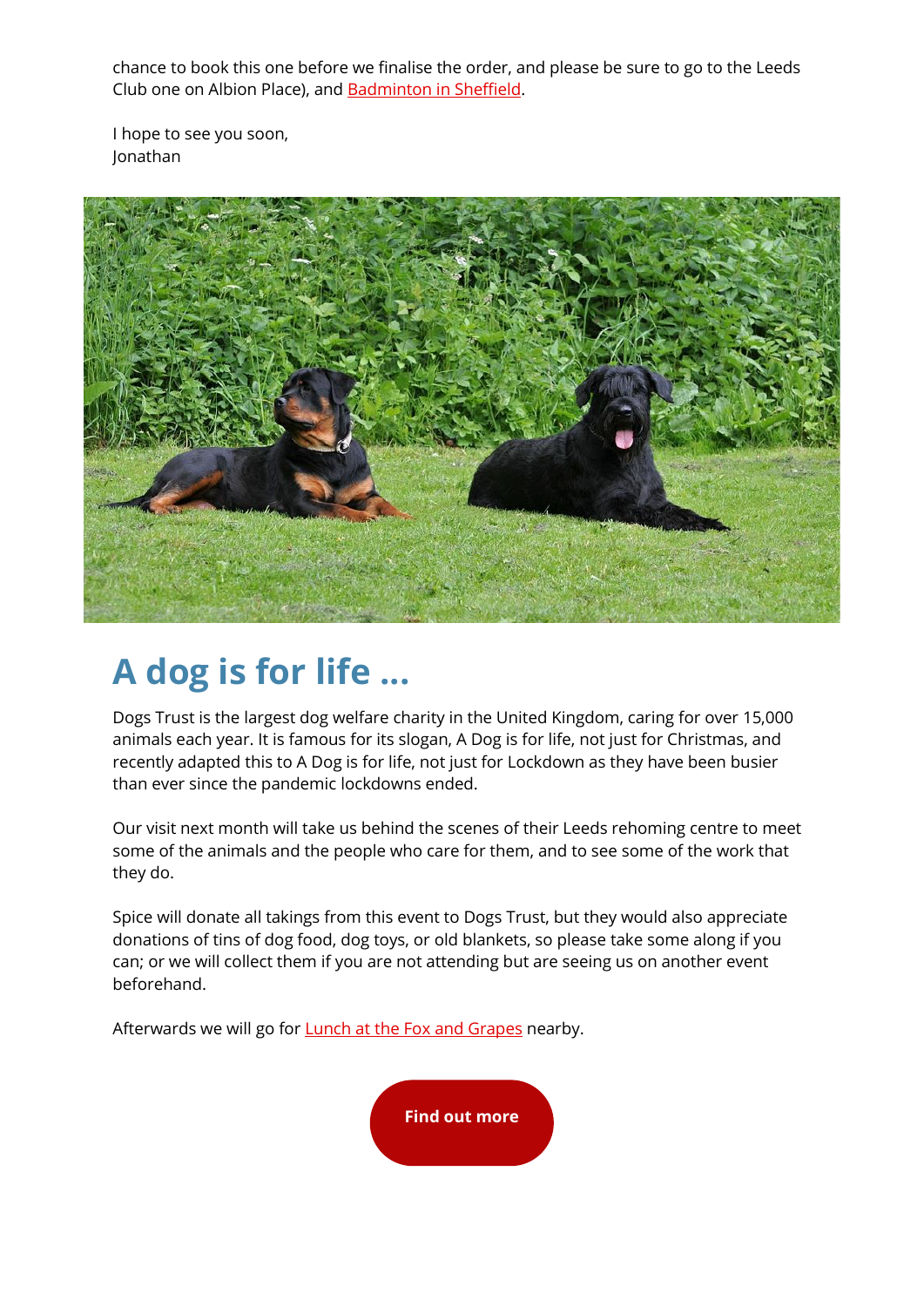

## **Weekend and holiday update**

Newly added today is five nights in [Majestic Lake Garda.](https://spiceuk.lt.acemlna.com/Prod/link-tracker?redirectUrl=aHR0cHMlM0ElMkYlMkZ3d3cuc3BpY2UtZXNjYXBlcy5jby51ayUyRmxpc3QtZXZlbnRzJTJGdmlldy1wYWNrYWdlJTJGJTNGaWQlM0RtYWplc3RpYy1sYWtlLWdhcmRh&sig=8oZYTDe82m2ubXjaBoxgttjEKGxVFEysooomUk9PWyJC&iat=1644515420&a=%7C%7C650344965%7C%7C&account=spiceuk%2Eactivehosted%2Ecom&email=1lNuJE%2BrfgC%2F8jRYTdcwIV8mo4ad0FCroTtAVDq%2FbzQ%3D&s=b900027c55ea3ffe9431fd4817f89468&i=279A291A4A7132) Explore Italy's largest lake from this great base in Garda town. We expect it to coincide with the Bardolino Wine Festival too!

We've three more new weekend walking breaks with Walkwise this week, all in November. November may seem a long way off, but these weekends do fill up fast, particularly if you would like a single room, so it's worth a look now.

Firstly, there is [Alnmouth and the Beautiful Northumbrian Coast,](https://spiceuk.lt.acemlna.com/Prod/link-tracker?redirectUrl=aHR0cHMlM0ElMkYlMkZ3d3cuc3BpY2V1ay5jb20lMkZldmVudHMtaG9saWRheXMlMkZ3YWxraW5nLXdlZWtlbmQtYWxubW91dGgtYW5kLXRoZS1iZWF1dGlmdWwtbm9ydGh1bWJyaWFuLWNvYXN0LTA0LW5vdi0yMg==&sig=6ZzthY4xFqBDSpPot3yEZxEPxTaYQszgRoA6j2Q1qWtr&iat=1644515420&a=%7C%7C650344965%7C%7C&account=spiceuk%2Eactivehosted%2Ecom&email=1lNuJE%2BrfgC%2F8jRYTdcwIV8mo4ad0FCroTtAVDq%2FbzQ%3D&s=b900027c55ea3ffe9431fd4817f89468&i=279A291A4A7133) then [Coniston Classic](https://spiceuk.lt.acemlna.com/Prod/link-tracker?redirectUrl=aHR0cHMlM0ElMkYlMkZ3d3cuc3BpY2V1ay5jb20lMkZldmVudHMtaG9saWRheXMlMkZ3YWxraW5nLXdlZWtlbmQtY29uaXN0b24tY2xhc3NpYy1zb3V0aC1sYWtlcy1mb3ItMy1uaWdodHM=&sig=2uLc4Ez8ohY8Xgz8niDE8ggZ1PqXLEJbfqgaZgLq7zVB&iat=1644515420&a=%7C%7C650344965%7C%7C&account=spiceuk%2Eactivehosted%2Ecom&email=1lNuJE%2BrfgC%2F8jRYTdcwIV8mo4ad0FCroTtAVDq%2FbzQ%3D&s=b900027c55ea3ffe9431fd4817f89468&i=279A291A4A7134)  [South Lakes for Three Nights,](https://spiceuk.lt.acemlna.com/Prod/link-tracker?redirectUrl=aHR0cHMlM0ElMkYlMkZ3d3cuc3BpY2V1ay5jb20lMkZldmVudHMtaG9saWRheXMlMkZ3YWxraW5nLXdlZWtlbmQtY29uaXN0b24tY2xhc3NpYy1zb3V0aC1sYWtlcy1mb3ItMy1uaWdodHM=&sig=2uLc4Ez8ohY8Xgz8niDE8ggZ1PqXLEJbfqgaZgLq7zVB&iat=1644515420&a=%7C%7C650344965%7C%7C&account=spiceuk%2Eactivehosted%2Ecom&email=1lNuJE%2BrfgC%2F8jRYTdcwIV8mo4ad0FCroTtAVDq%2FbzQ%3D&s=b900027c55ea3ffe9431fd4817f89468&i=279A291A4A7134) and lastl[y Lulworth Cove and the Best of the Dorset Coast.](https://spiceuk.lt.acemlna.com/Prod/link-tracker?redirectUrl=aHR0cHMlM0ElMkYlMkZ3d3cuc3BpY2V1ay5jb20lMkZldmVudHMtaG9saWRheXMlMkZ3YWxraW5nLXdlZWtlbmQtbHVsd29ydGgtY292ZS1hbmQtdGhlLWJlc3Qtb2YtdGhlLWRvcnNldC1jb2FzdC0yNS1ub3YtMjI=&sig=CxDF5CzSwu45mDTVtP8Ezq7tnC1x9UyXe7HHHbkN1XZT&iat=1644515420&a=%7C%7C650344965%7C%7C&account=spiceuk%2Eactivehosted%2Ecom&email=1lNuJE%2BrfgC%2F8jRYTdcwIV8mo4ad0FCroTtAVDq%2FbzQ%3D&s=b900027c55ea3ffe9431fd4817f89468&i=279A291A4A7135) All these are beautiful walking areas so are likely to be very popular!

Also new this week is [Mediterranean Cruise & Barcelona.](https://spiceuk.lt.acemlna.com/Prod/link-tracker?redirectUrl=aHR0cHMlM0ElMkYlMkZ3d3cuc3BpY2UtZXNjYXBlcy5jby51ayUyRmxpc3QtZXZlbnRzJTJGdmlldy1wYWNrYWdlJTJGJTNGaWQlM0RtZWRpdGVycmFuZWFuLWNydWlzZS0yLW5pZ2h0cy1iYXJjZWxvbmE=&sig=2eca1cYub5KsE1hN7uru3Pt8d96eoo9G6SR395kFvwaJ&iat=1644515420&a=%7C%7C650344965%7C%7C&account=spiceuk%2Eactivehosted%2Ecom&email=1lNuJE%2BrfgC%2F8jRYTdcwIV8mo4ad0FCroTtAVDq%2FbzQ%3D&s=b900027c55ea3ffe9431fd4817f89468&i=279A291A4A7136) This holiday combines a two-night stay in vibrant Barcelona, with seven nights of all-inclusive cruising on the excellent Norwegian Epic. This one is filling up very quickly!

Our [Easter Social City Break in Durham](https://spiceuk.lt.acemlna.com/Prod/link-tracker?redirectUrl=aHR0cHMlM0ElMkYlMkZ3d3cuc3BpY2V1ay5jb20lMkZldmVudHMtaG9saWRheXMlMkZlYXN0ZXItc29jaWFsLWNpdHktYnJlYWstd2Vla2VuZC1pbi1kdXJoYW0=&sig=8zjkHjGcnYkF1XbPZRq3F9FLMZVDFXq5gxG5cveDFXSB&iat=1644515420&a=%7C%7C650344965%7C%7C&account=spiceuk%2Eactivehosted%2Ecom&email=1lNuJE%2BrfgC%2F8jRYTdcwIV8mo4ad0FCroTtAVDq%2FbzQ%3D&s=b900027c55ea3ffe9431fd4817f89468&i=279A291A4A7106) is continuing to fill up too. We still have rooms available, but don't leave it too long to make your booking for this fun weekend in a beautiful and historic city. Our break includes three nights at the Premier Inn in a great city centre location on Walkergate. The highlight will be our Saturday evening exclusive river cruise on the River Wear on the Prince Bishop, with a BBQ on board, followed by dancing with our on-board DJ. Other activities included in the weekend are a cathedral tour, treasure hunt, and a guided riverside walk. Cooked breakfasts are included at the hotel. Your evening meals are also included, dining at the hotel on the first night, on board our cruise on the second night, and at a nearby restaurant on the third night. We would love you to join us.

If you've been inspired by the Winter Olympics, we still have a few places on a couple of ski trips in March. [Ski Les Menuires](https://spiceuk.lt.acemlna.com/Prod/link-tracker?redirectUrl=aHR0cHMlM0ElMkYlMkZ3d3cuc3BpY2UtZXNjYXBlcy5jby51ayUyRmxpc3QtZXZlbnRzJTJGdmlldy1wYWNrYWdlJTJGJTNGaWQlM0Rza2ktbGVzLW1lbnVpcmVz&sig=9Mp9R4QgNfquV8CcepnS2bG4mvrMbGKzo3GEUUbnMcG2&iat=1644515420&a=%7C%7C650344965%7C%7C&account=spiceuk%2Eactivehosted%2Ecom&email=1lNuJE%2BrfgC%2F8jRYTdcwIV8mo4ad0FCroTtAVDq%2FbzQ%3D&s=b900027c55ea3ffe9431fd4817f89468&i=279A291A4A7107) is first, or join me on Spice Yorkshire's trip[, Ski Les Arcs.](https://spiceuk.lt.acemlna.com/Prod/link-tracker?redirectUrl=aHR0cHMlM0ElMkYlMkZ3d3cuc3BpY2UtZXNjYXBlcy5jby51ayUyRmxpc3QtZXZlbnRzJTJGdmlldy1wYWNrYWdlJTJGJTNGaWQlM0Rza2ktbGVzLWFyY3Mtd2l0aC1zcGljZS15b3Jrc2hpcmU=&sig=4HMQTxqPF9hVkJbDmxVFpSxaNFjZZvLYMbL2tnUqzyJz&iat=1644515420&a=%7C%7C650344965%7C%7C&account=spiceuk%2Eactivehosted%2Ecom&email=1lNuJE%2BrfgC%2F8jRYTdcwIV8mo4ad0FCroTtAVDq%2FbzQ%3D&s=b900027c55ea3ffe9431fd4817f89468&i=279A291A4A7108) If you fancy the idea of the atmosphere of a mountain holiday, but skiing isn't your thing then consider the *Italian Winter Wonderland* trip, which has many options for non-skiers too. We've also got a couple of 2023 ski holidays now available!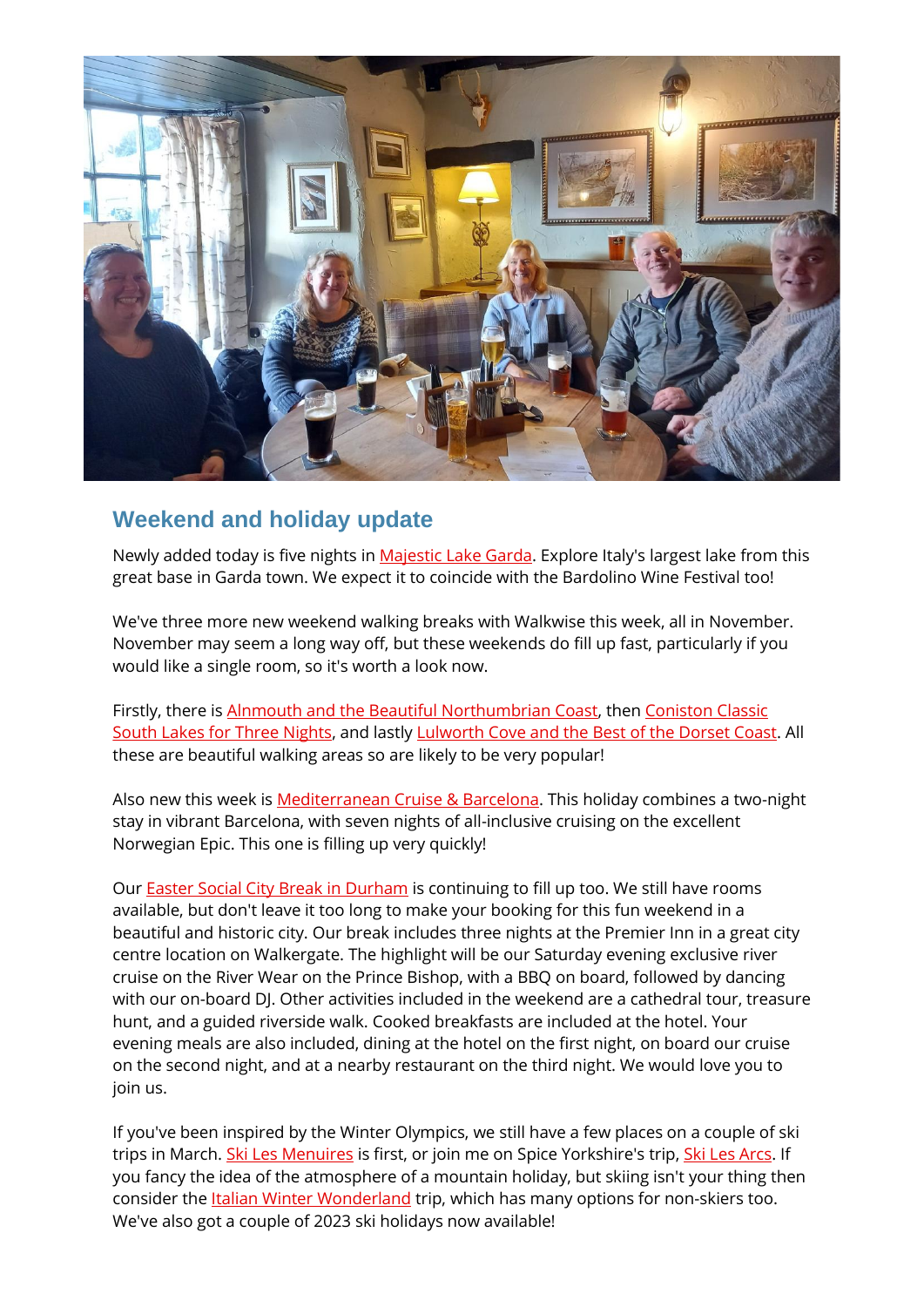**Don't forget your insurance!** Please ensure that you have adequate personal travel insurance to suit your requirements in place as soon as you book any weekends or holidays. Spice Escapes have arranged a scheme with Staysure who are fully authorised and regulated by the FCA (firm reference number 663617) full details of which can be found on the FCA website [www.fca.org.uk.](https://spiceuk.lt.acemlna.com/Prod/link-tracker?redirectUrl=aHR0cCUzQSUyRiUyRnd3dy5mY2Eub3JnLnVr&sig=BqsLyrh8HTKZNnf61XtX7vPp17CmiuP5Pqr724PyZkrW&iat=1644515420&a=%7C%7C650344965%7C%7C&account=spiceuk%2Eactivehosted%2Ecom&email=1lNuJE%2BrfgC%2F8jRYTdcwIV8mo4ad0FCroTtAVDq%2FbzQ%3D&s=b900027c55ea3ffe9431fd4817f89468&i=279A291A4A7137) For an instant online quotation please [click here.](https://spiceuk.lt.acemlna.com/Prod/link-tracker?redirectUrl=aHR0cHMlM0ElMkYlMkZwcmYuaG4lMkZjbGljayUyRmNhbXJlZiUzQTExMDFsa1FzTg==&sig=7Z7jiB6FptijGthwpotUGQ4HBp8VFVEyNa9ZMZEfBnP7&iat=1644515420&a=%7C%7C650344965%7C%7C&account=spiceuk%2Eactivehosted%2Ecom&email=1lNuJE%2BrfgC%2F8jRYTdcwIV8mo4ad0FCroTtAVDq%2FbzQ%3D&s=b900027c55ea3ffe9431fd4817f89468&i=279A291A4A7138)

**[View all weekends and holidays](https://spiceuk.lt.acemlna.com/Prod/link-tracker?redirectUrl=aHR0cHMlM0ElMkYlMkZ3d3cuc3BpY2V1ay5jb20lMkZldmVudHMtaG9saWRheXMlM0Zvd25lciUzREFsbCUyNm1hc3RlckNhdGVnb3J5JTNESG9saWRheXMlMjZtYXN0ZXJDYXRlZ29yeSUzRFdlZWtlbmRzJTI1MjBBd2F5&sig=AyQzh77hxUQbLRexQgXHi9jqcXbUNs8nGAr73f2L5kjT&iat=1644515420&a=%7C%7C650344965%7C%7C&account=spiceuk%2Eactivehosted%2Ecom&email=1lNuJE%2BrfgC%2F8jRYTdcwIV8mo4ad0FCroTtAVDq%2FbzQ%3D&s=b900027c55ea3ffe9431fd4817f89468&i=279A291A4A7103)**

## **Featured upcoming events**



## **Board Games Night in Leeds**

A fun evening getting to grips with a few games.

**[Learn More](https://spiceuk.lt.acemlna.com/Prod/link-tracker?redirectUrl=aHR0cHMlM0ElMkYlMkZ3d3cuc3BpY2V1ay5jb20lMkZldmVudHMtaG9saWRheXMlMkZib2FyZC1nYW1lcy1uaWdodC1pbi1sZWVkcy0yMy1mZWItMjI=&sig=4PWYe9HQv34kzEmHr2ShAvvAQCd6CpX9o1Dandyc4jV3&iat=1644515420&a=%7C%7C650344965%7C%7C&account=spiceuk%2Eactivehosted%2Ecom&email=1lNuJE%2BrfgC%2F8jRYTdcwIV8mo4ad0FCroTtAVDq%2FbzQ%3D&s=b900027c55ea3ffe9431fd4817f89468&i=279A291A4A7139)**



## **Van Gogh - The Immersive Experience**

A day out in York with a visit to this interactive exhibition, and [lunch at 31 Castlegate](https://spiceuk.lt.acemlna.com/Prod/link-tracker?redirectUrl=aHR0cHMlM0ElMkYlMkZ3d3cuc3BpY2V1ay5jb20lMkZldmVudHMtaG9saWRheXMlMkZzdW5kYXktbHVuY2gtYXQtMzEtY2FzdGxlZ2F0ZS15b3JrLTIwLWZlYi0yMg==&sig=2BscDviJcZDsTeHSkBGo3XWbUEFQRaEfdJE8DaBJbhjs&iat=1644515420&a=%7C%7C650344965%7C%7C&account=spiceuk%2Eactivehosted%2Ecom&email=1lNuJE%2BrfgC%2F8jRYTdcwIV8mo4ad0FCroTtAVDq%2FbzQ%3D&s=b900027c55ea3ffe9431fd4817f89468&i=279A291A4A7141) afterwards.

### **[Learn More](https://spiceuk.lt.acemlna.com/Prod/link-tracker?redirectUrl=aHR0cHMlM0ElMkYlMkZ3d3cuc3BpY2V1ay5jb20lMkZldmVudHMtaG9saWRheXMlMkZ2YW4tZ29naC10aGUtaW1tZXJzaXZlLWV4cGVyaWVuY2UteW9yaw==&sig=GzVfYDibKgZTJKav6pHe8Qa77YuVjiZpEmUqdX3cXnjQ&iat=1644515420&a=%7C%7C650344965%7C%7C&account=spiceuk%2Eactivehosted%2Ecom&email=1lNuJE%2BrfgC%2F8jRYTdcwIV8mo4ad0FCroTtAVDq%2FbzQ%3D&s=b900027c55ea3ffe9431fd4817f89468&i=279A291A4A7140)**

**[View all upcoming events](https://spiceuk.lt.acemlna.com/Prod/link-tracker?redirectUrl=aHR0cHMlM0ElMkYlMkZ3d3cuc3BpY2V1ay5jb20lMkZldmVudHMtaG9saWRheXMlM0ZtYXN0ZXJDYXRlZ29yeSUzREFsbCUyNmNhdGVnb3J5JTNEQWxsJTI2b3duZXIlM0RBbGw=&sig=5gfmSFz8vZWYrdFdyQyhhk3Lbm1XiYy8HoeFBFQ1KxBo&iat=1644515420&a=%7C%7C650344965%7C%7C&account=spiceuk%2Eactivehosted%2Ecom&email=1lNuJE%2BrfgC%2F8jRYTdcwIV8mo4ad0FCroTtAVDq%2FbzQ%3D&s=b900027c55ea3ffe9431fd4817f89468&i=279A291A4A7092)**



## **TSI Friday - 70's Special**

Our next Spice exclusive online party has a 1970s vibe!

**[Learn More](https://spiceuk.lt.acemlna.com/Prod/link-tracker?redirectUrl=aHR0cHMlM0ElMkYlMkZ3d3cuc3BpY2V1ay5jb20lMkZldmVudHMtaG9saWRheXMlMkZzcGljZS1leGNsdXNpdmUtdHNpLWZyaWRheS03MHMtc3BlY2lhbA==&sig=FWf2Ly3ZMfuwE56qtumM4N3Kji1QcnmNg8M3JG1fugay&iat=1644515420&a=%7C%7C650344965%7C%7C&account=spiceuk%2Eactivehosted%2Ecom&email=1lNuJE%2BrfgC%2F8jRYTdcwIV8mo4ad0FCroTtAVDq%2FbzQ%3D&s=b900027c55ea3ffe9431fd4817f89468&i=279A291A4A7142)**